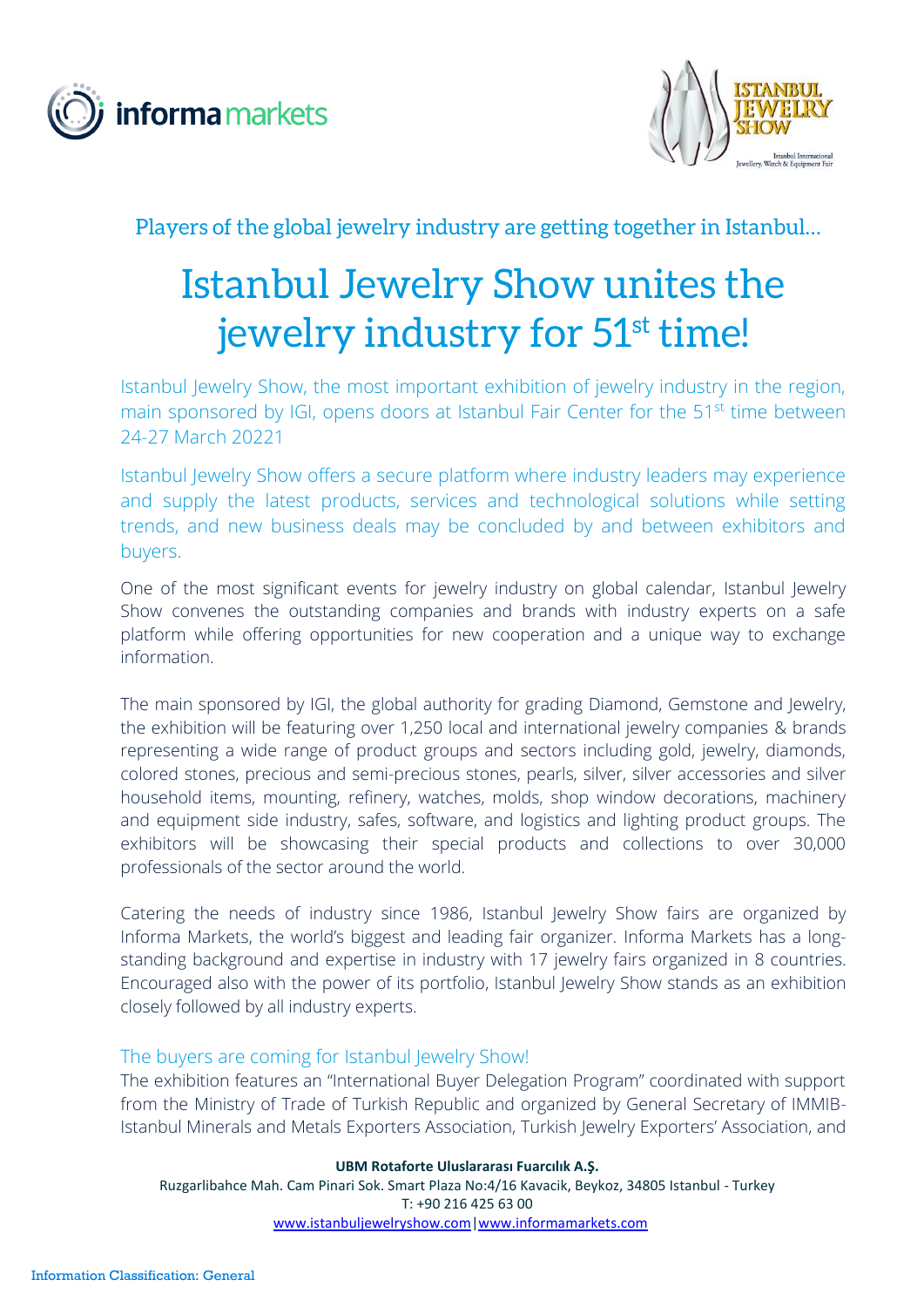



Informa Markets with the goal of supporting exports, finding new markets and preserving the market share.

As part of the program more than 1,500 buyers of the sector from North America, Europe, Middle East, Americas, North Africa, and Far East will be host at the exhibition. The business meetings to be held during the exhibition are expected to generate around 80% of Turkey's jewelry exports in the coming term.

## Designer Market is again where the heart of jewelry design beats!

Designers joining Designer Market which is organized as part of Istanbul Jewelry Show will be showcasing their latest designs and signature jewelry products. Growing every year and followed closely by professionals, Designer Market is a special platform where trend setting designs of the global jewelry market are showcase for the first time, designers get the chance to meet producers to exchange ideas and where jewelry design ideas for the upcoming year are developed.

# UBM Rotaforte Founding Partner Şermin Cengiz: "Istanbul Jewelry Show - October 2021's results indicating that 2022 shows will be much more successful"

Istanbul Jewelry Show - October 2021' success has had a tremendous impact on the jewelry sector all around the world. Compared to October 2019 exhibition, the number of visitors saw a 14% increase at Istanbul Jewelry Show-October 2021. Again, compared to October 2019 Exhibition, October 2021 event saw a 45% increase in European visitors, a 43% increase in visitors from Russia and CIS countries, a 37% increase in North America which also includes the USA and a 10% increase in visitors from Middle East countries. Orders given and new business deals made during the exhibition made positive contributions to the global jewelry trade and especially to Turkish jewelry exports.

The combination of all the positive impacts has created momentum to enlarge the number of halls of the show and resulted to open a brand-new hall for Istanbul Jewelry Show - March 2022. Within this new hall, we will be able to host more exhibitors and ability to increase the current exhibitors' spaces.

As a result of the increased number of exhibitors and range of exhibits, we will be a more solid point to be a "one-stop sourcing place" for the visitors. As one of the top biggest jewelry 5 shows in the world, we are gearing up to raise the bar higher with the support of the sector.

## [www.istanbuljewelryshow.com](http://www.istanbuljewelryshow.com/)

#### The exhibition is open only to sector's professionals; it is not open to public.

About Informa Markets:

**UBM Rotaforte Uluslararası Fuarcılık A.Ş.** Ruzgarlibahce Mah. Cam Pinari Sok. Smart Plaza No:4/16 Kavacik, Beykoz, 34805 Istanbul - Turkey T: +90 216 425 63 00 [www.istanbuljewelryshow.com](http://www.istanbuljewelryshow.com/)[|www.informamarkets.com](http://www.informamarkets.com/)